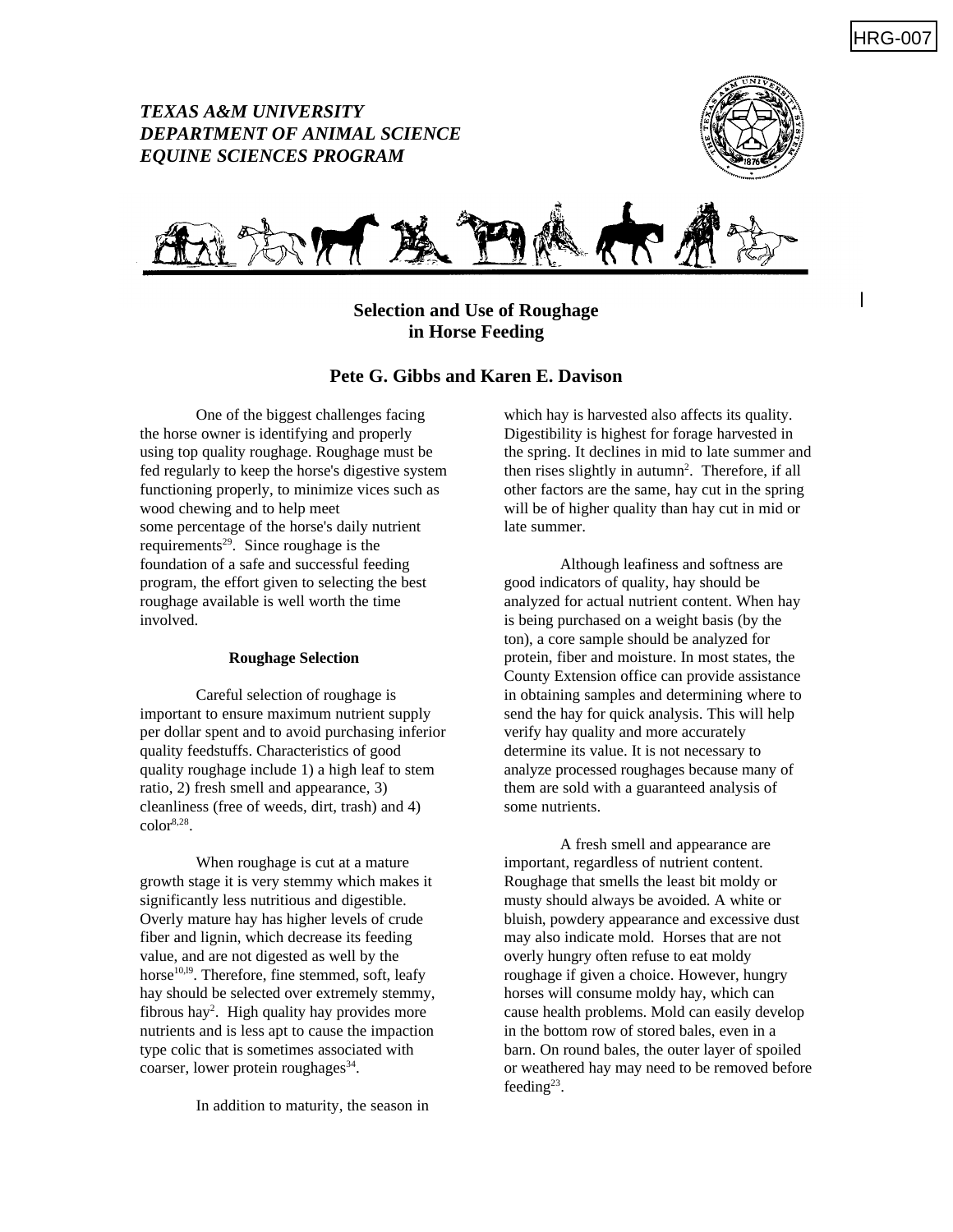In addition to the risk of becoming moldy, roughage that is harvested at too high a moisture content will produce heat. While it is normal for freshly baled hay to feel slightly warm down inside the bale, bales that reach temperatures from 120 to 140 degrees F are at risk for spontaneous combustion. Because of the possibility of fire, fresh, green hay should never be stored tightly against older, dry hay<sup>2</sup>.

The presence of dirt, dust and trash in roughage may indicate that it was harvested carelessly. Dirt and excessive dust can be harmful to the horse<sup>2,6</sup>. First cutting hay sometimes contains a higher percentage of weeds than later cuttings, but this normally does not pose a problem unless the hay is extremely weedy.

A bright green color usually indicates that the hay is rich in vitamins, particularly carotene which is converted to Vitamin A by the horse. Color also indicates what the harvesting conditions were and how long the hay has been stored<sup>28</sup>. However, hay should not be turned down simply because it is not bright green on the outside. The inside of a bale often has good color.

Even after a load of hay has been carefully selected, each bale should be checked for mold or foreign objects as it is fed.

#### **Daily Roughage Intake**

Horses without access to a good source of grazing should receive roughage in amounts equal to about 1 percent of their body weight daily. This will usually satisfy a horse's need for adequate gut fill and chewing, helping to minimize wood chewing or cribbing. Horse owners should make sure daily roughage intake does not go below 0.75 percent of body weight, because inadequate roughage can make horses more susceptible to digestive problems. It is also important to realize that roughage can go far in maintaining some classes of horses. Mature, idle horses and mares in early pregnancy that are already in suitable body condition often can be maintained quite well on roughage alone at l.5 to 2.0 percent of body weight daily. When no other supplemental feed is provided, roughage intake may need to be as high as 2.5 percent of body weight daily for some horses<sup>1</sup>. These are

average guidelines. Actual amounts depend a great deal on the status of the horse and the quality and type of roughage being fed. For those horses that do receive supplemental feed, roughage still makes up a significant portion of the daily diet<sup>29</sup>. When grazing is not available, baled or processed roughage normally represents at least 50 percent of the daily diet for brood mares, horses doing light or moderate work and 2-year-old horses (Table 1).

To feed hay on a percentage of body weight basis, the horse's weight must be estimated. If a set of scales is not available, the following formula may be used to get a fairly accurate estimate of weight<sup>5</sup>.

# $\frac{[(\text{heart girth (in.)})^2 \text{ X body length (in.)]}}{330}$  = body wt. (lbs.)

Heart girth is the distance around the body at the highest point of the withers, and body length is measured from the point of the shoulder to the point of the buttock on the same side.

#### **Legume Roughages**

### **Alfalfa**

The legume roughage used most for horse feeding is alfalfa. It is available in a variety of forms including square baled, round baled, chopped and bagged, cubed, wafered and pelleted. Each baled or processed form of alfalfa can be used in many ways to: 1) meet or help meet a horse's need for roughage; 2) provide supplemental nutrients; 3) provide added bulk to energy rich grain mixes; or 4) serve as the major source of nutrients for some horses.

Alfalfa products are popular with horsemen because horses usually consume such feedstuffs very readily. Alfalfa can even be used to promote the intake of feeds that horses are otherwise reluctant to eat<sup>4</sup>. Because of this, alfalfa is often the preferred roughage for young horses, who at times can be finicky eaters, as well as for brood mares nursing foals. Alfalfa also is richer in nutrients than some other roughages and is especially helpful in supplying crude protein, fiber and calcium<sup>15</sup>.

### **Alfalfa Quality**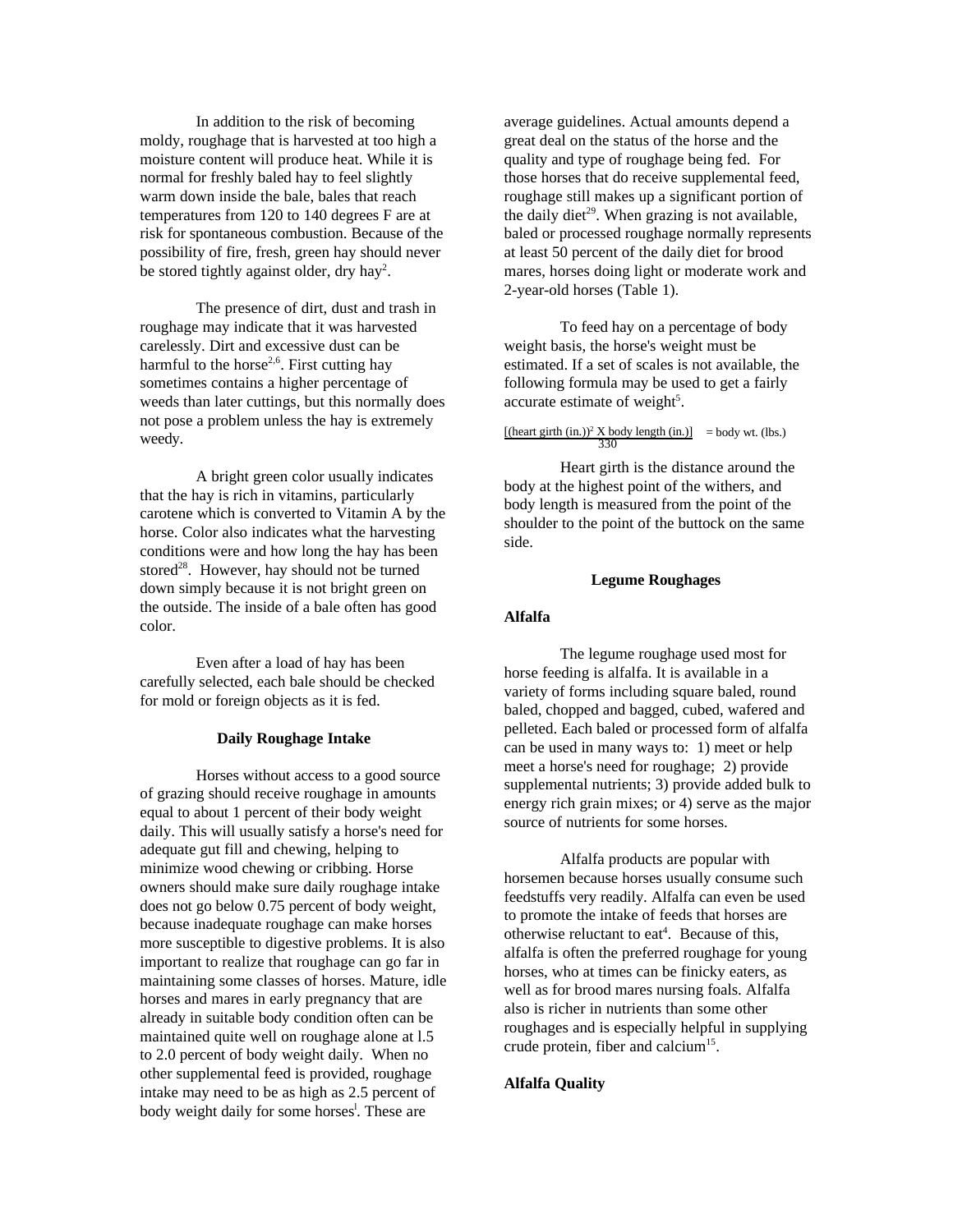The stage of maturity at which alfalfa is harvested greatly affects its nutrient content<sup>28,29</sup> (see Table 2). The highest quality alfalfa is that which is cut before becoming overly mature.

Alfalfa and processed alfalfa products are not actually considered protein supplements, but they are relatively high in crude protein content. On the average, they contain 30 percent or more protein than many grass hays and can actually be a more economical source of protein than other roughages. Alfalfa products normally cost more than grasses on a per pound of dry matter basis, but they may actually cost from 15 percent to 35 percent less than grasses on a per pound of crude protein basis<sup>14</sup>. This can be an important consideration when planning feeding programs for young, growing horses and brood mares that need more protein than idle horses or performance horses.

Alfalfa has an almost 6:1 ratio of calcium to phosphorus, so it can be used to adjust the inverted calcium:phosphorus ratios of cereal grains and decrease the amount of mineral supplement needed in a grain mixture. Furthermore, because alfalfa normally contains between 20 and 28 percent crude fiber, it can be

an important source of bulk in the horse's diet. Although roughages are not considered to be rich in energy, alfalfa does contain more energy than most grasses. This extra energy, along with the higher protein content, is partially responsible for the added "bloom" many horse owners recognize when alfalfa hay is part of the daily feeding program.

### **Chopped Alfalfa**

Roughage is being marketed in various physical forms, and studies have shown that processed hays can be used effectively in horse feeding programs $9,18,25$ . One type of processed alfalfa is chopped hay, made from long stem hay usually chopped to 1/2 inch or 3/4 inch lengths. The nutrient content of most commercially chopped and bagged alfalfa is consistent with that shown for dehydrated alfalfa in Table 2. Research has shown that the nutrient digestibility of high quality chopped roughage is significantly higher than that of average quality chopped roughage<sup>16</sup>. Consequently, high quality chopped alfalfa can help provide the additional protein needed by young, growing horses and brood mares.

Chopped and bagged alfalfa is also convenient for horsemen with limited transportation and storage facilities. Some people consider the square bags easier to handle and haul, and the bags protect the feed from sunlight and rain.

|                      | % of total diet          |                     | % of body weight intake |                    |              |
|----------------------|--------------------------|---------------------|-------------------------|--------------------|--------------|
| <b>Type of horse</b> | Roughage $(\frac{6}{6})$ | Concentrate $(\% )$ | <b>Roughage</b>         | <b>Concentrate</b> | <b>Total</b> |
| Mature, idle         | 100                      | $\theta$            | $1.5 - 2.0$             | $\theta$           | $1.5 - 2.0$  |
| Pregnant mares       | 70-80                    | $20 - 30$           | $1.0 - 1.5$             | $.5 - 1.0$         | $1.5 - 2.0$  |
| <b>Milking mares</b> | $50 - 65$                | $35 - 50$           | $1.0 - 2.0$             | $.5 - 2.0$         | $2.0 - 3.0$  |
| Performance horses   |                          |                     |                         |                    |              |
| light work           | 65                       | 35                  | $1.0 - 2.0$             | $.5 - 1.0$         | $1.5 - 2.5$  |
| moderate work        | 50                       | 50                  | $1.0 - 2.0$             | $.75 - 1.5$        | 1.75-2.5     |
| intense work         | 35                       | 65                  | $.75 - 1.5$             | $1.0 - 2.0$        | $2.0 - 3.0$  |

#### **Table 1. Diet proportions for horses and expected daily feed consumption.\***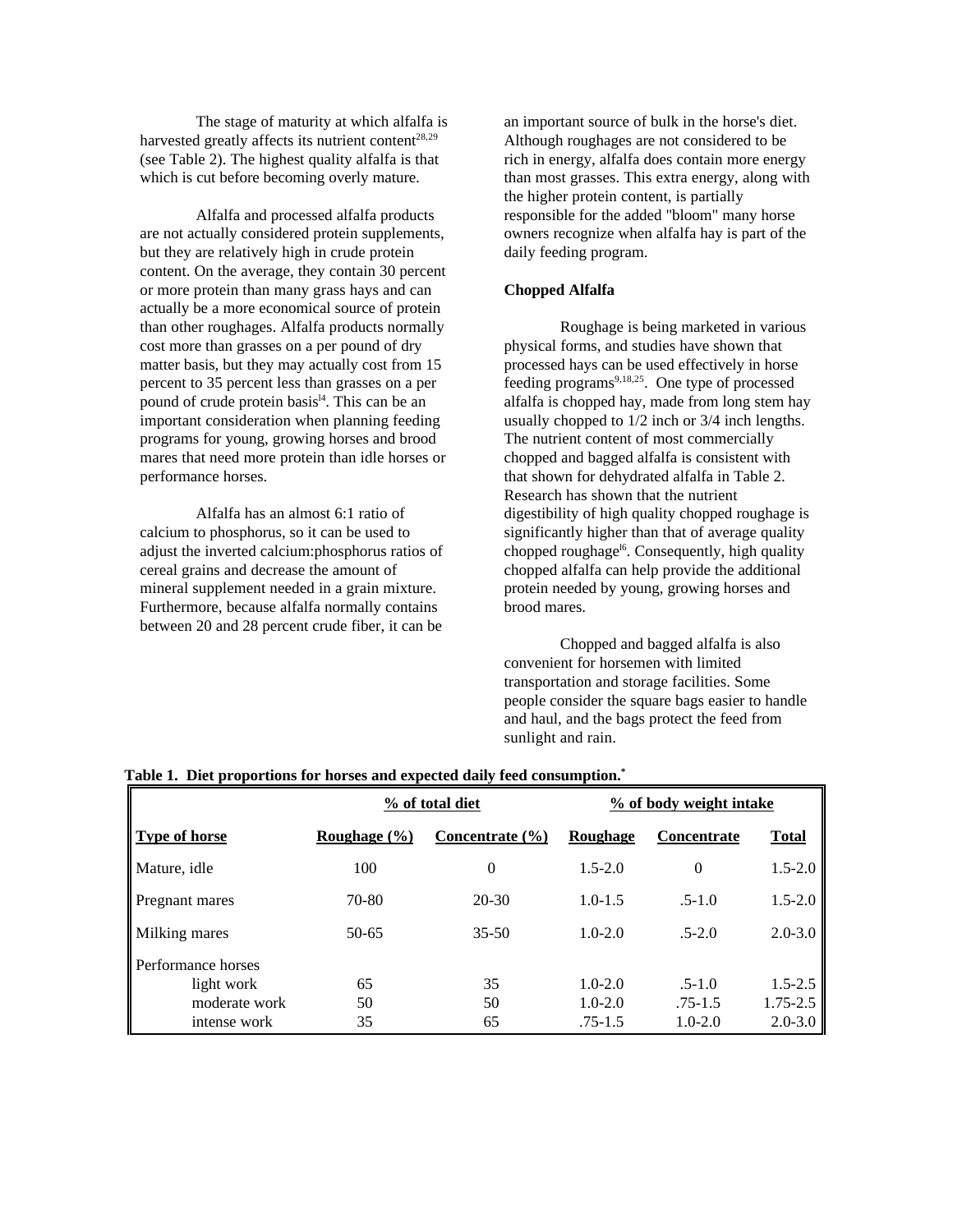| Growing horses |       |           |             |             |             |
|----------------|-------|-----------|-------------|-------------|-------------|
| weanling       | 30    | 70        | $.75 - 1.0$ | 1.25-3.0    | $2.0 - 3.5$ |
| yearling       | 40    | 60        | 1.0-1.5     | $1.0 - 2.0$ | $2.0 - 3.0$ |
| 2-year-old     | 50-65 | $35 - 50$ | 1.0-1.5     | $0 - 1.5$   | .75-2.5     |

### \* NRC, 1989.

**Table 2. Nutrient content of alfalfa hay and alfalfa products (as fed basis).\***

| Stage of<br>maturity or form | Digestible energy<br>(mcal/lb.) | Crude protein<br>(%) | Calcium<br>$\frac{0}{0}$ | <b>Phosphorus</b><br>$(\%)$ |
|------------------------------|---------------------------------|----------------------|--------------------------|-----------------------------|
| Alfalfa hay                  |                                 |                      |                          |                             |
| early-bloom                  | 1.02                            | 18.0                 | 1.28                     | .19                         |
| mid-bloom                    | .94                             | 17.0                 | 1.24                     | .22                         |
| full-bloom                   | .89                             | 15.5                 | 1.08                     | .22                         |
| Dehydrated alfalfa meal      |                                 |                      |                          |                             |
| 15% protein                  | .91                             | 15.6                 | 1.25                     | .23                         |
| 17% protein                  | .98                             | 17.4                 | 1.38                     | .23                         |

### \* NRC, 1989

Chopped hay can be mixed with energy dense grains such as corn or barley to regulate the rate of feed intake and to add needed fiber. Horses eat grain feeds more slowly when they are mixed with chopped hay<sup>21</sup>. This feeding management practice can be helpful in feeding rapid eaters more safely and possibly decreasing their chances of developing colic or founder. Compared to oats, it takes less than half as much processed alfalfa to provide the same amount of bulkiness (fiber) to an energy dense feedstuff such as corn or barley. Chopped hay may be mixed with cereal grains as a "total mixed ration" that might be fed with no additional long stem roughage $31$ . Table 3 shows a total ration containing 67 percent chopped alfalfa that is designed to be fed in wafered form.

### **Table 3. Total mixed ration fed in wafered form.\***

| <b>Feedstuffs used</b>          | Percentage |
|---------------------------------|------------|
| Chopped alfalfa                 | 67.0       |
| Cracked corn                    | 16.3       |
| Crimped oats                    | 10.0       |
| Dried cane molasses             | 3.0        |
| Salt                            | 1.0        |
| Trace mineral premix            | 0.1        |
| Vitamin premix                  | 0.1        |
| Nutri-binder, gelatinized grain | 2.5        |
| sorghum                         |            |

\*From Pipkin et al. 1991.

This ration was fed to some horses in a 30 day study, while others received a grain mix fed with long stem hay. There were no differences between the rations in daily feed intake, and no abnormal digestive behavior was observed with either. Although long term changes in behavior such as wood chewing were not determined, the study concluded that such a ration can be safely fed, and that its nutritional value is comparable to that of a typical grain and hay diet.

### **Pelleted Alfalfa**

Opinions vary widely on the use of pelleted feedstuffs for horses. One limited survey indicated that 30 percent of horse owners select pellets when purchasing commercial feed<sup>17</sup>.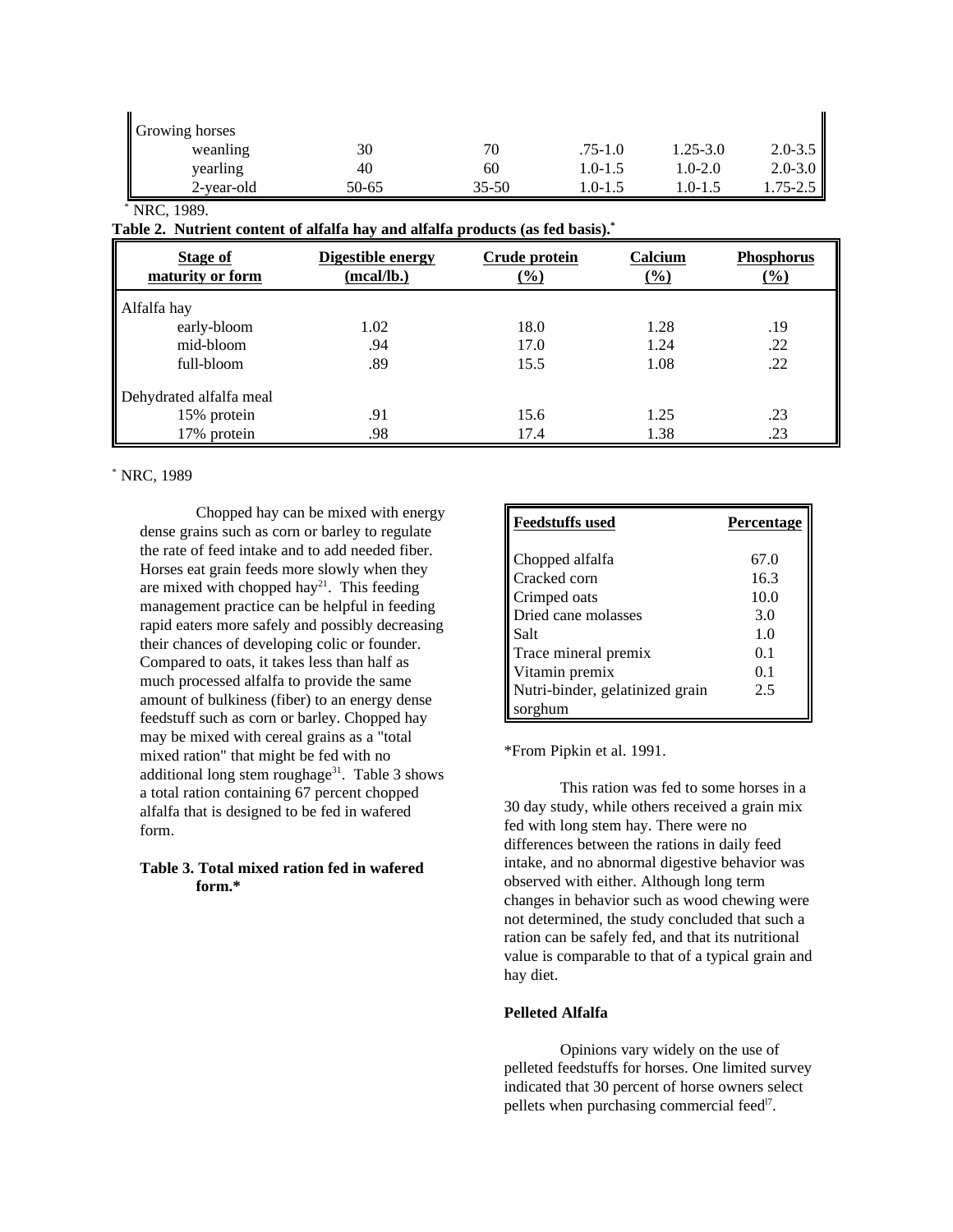Pellets do have several uses, provided they are composed of high quality ingredients and are properly made. The fiber, protein and calcium in alfalfa often can be easily incorporated into a grain mix by using pellets (Table 4).

Feeding trials utilizing 25 percent alfalfa in a pelleted grain have shown that pellet density is more important than pellet size $^{13}$ . Hard, crunchy pellets are consumed more slowly than soft, crumbly pellets. Horse owners should know the exact weight of pellets fed rather than relying on coffee can (volume) measures, and should bear in mind that pellets often are consumed more rapidly than grain mixes $^{22}$ .

Recent research has concluded that alfalfa pellets can be fed in lesser amounts than long stem alfalfa, primarily because the pellets usually contain a higher percentage of nutrient **Table 4. Example herd ration (**.**14% crude protein) for mature horses using pelleted alfalfa.\***

| <b>Ingredients</b> | Percent | Lbs./ton |
|--------------------|---------|----------|
|                    | 45.0    | 900      |
| Alfalfa pellets    | 47.5    | 950      |
| Cracked corn       | 4.0     | 80       |
| Soybean meal       | 2.5     | 50       |
| Molasses           | .5      | 10       |
| Dicalcium-         |         |          |
| phosphate          | .5      | 10       |
| Trace mineral salt | 100.0   | 2000     |

\*Ration may be fed with good quality grass hay to mature horses.

rich leaves<sup>30</sup>. Other research has shown that pelleted alfalfa has a higher nutritive value index than long stem hay<sup>18</sup>. Horsemen have observed that less manure is produced when horses eat pelleted alfalfa versus long stem hay and at least one feeding study has confirmed this $30$ .

It is important to evaluate the eating behavior of horses when pellets are being fed. Horses kept in confinement and fed pellets may need additional long stem roughage to discourage bad habits such as wood chewing, cribbing or mane and tail chewing<sup>18,20,32</sup>. Such problems are certainly less likely when horses have some access to long stem hay or grazing.

#### **Alfalfa Cubes**

Horse owners sometimes need to give supplemental feed to certain horses. And sometimes conditions are less than ideal for feeding grain mixes, as when brood mares are being kept on native pasture and grass is fairly dormant or covered with ice and snow. Cubed alfalfa is one feedstuff that can be used effectively in such situations. Fed at 1 percent of body weight daily, cubes will provide 55 percent and 100 percent of the pregnant mare's (late gestation) requirements for energy and protein, respectively. The cubes are large enough that mares can usually pick them up without ingesting dirt or other foreign materials. Like pellets, cubes can also be mixed with grain based feeds at 10 to 20 percent of the total ration to supply additional calcium and fiber. And, when fed at about 1.5 percent of body weight, cubes can provide all of the energy and protein needed by mature, idle horses and mares during early pregnancy. Cases of choking in horses fed cubed hay appear to be very limited and studies suggest that choking is usually a problem only in horses that already have chewing problems $25$ . Horses spend less time eating cubes compared to long stem hay, but habits such as wood chewing have not been observed in feeding studies with  $\text{cubes}^{18,25}$ .

### **Horse Hage**

A fairly new form of processed roughage developed in England is now being manufactured in the United States. Horse hage consists of chopped alfalfa that is vacuum packed at a high moisture level<sup>29</sup>. It has a distinctive aroma and is processed to preserve freshness for a long time. Research on this high moisture roughage is limited, but field observations indicate that horses take 2 or 3 days to adapt to the feed $2^7$ .

### **Potential Problems with Alfalfa**

Blister beetles sometimes enter alfalfa fields and can end up in the harvested product. The beetles contain the toxin cantharidin, which severely irritates the horse's digestive tract and often causes death. Although there are no guarantees, hay that is mowed and windrowed without conditioning rollers may be less likely to contain beetles than hay that is cut with a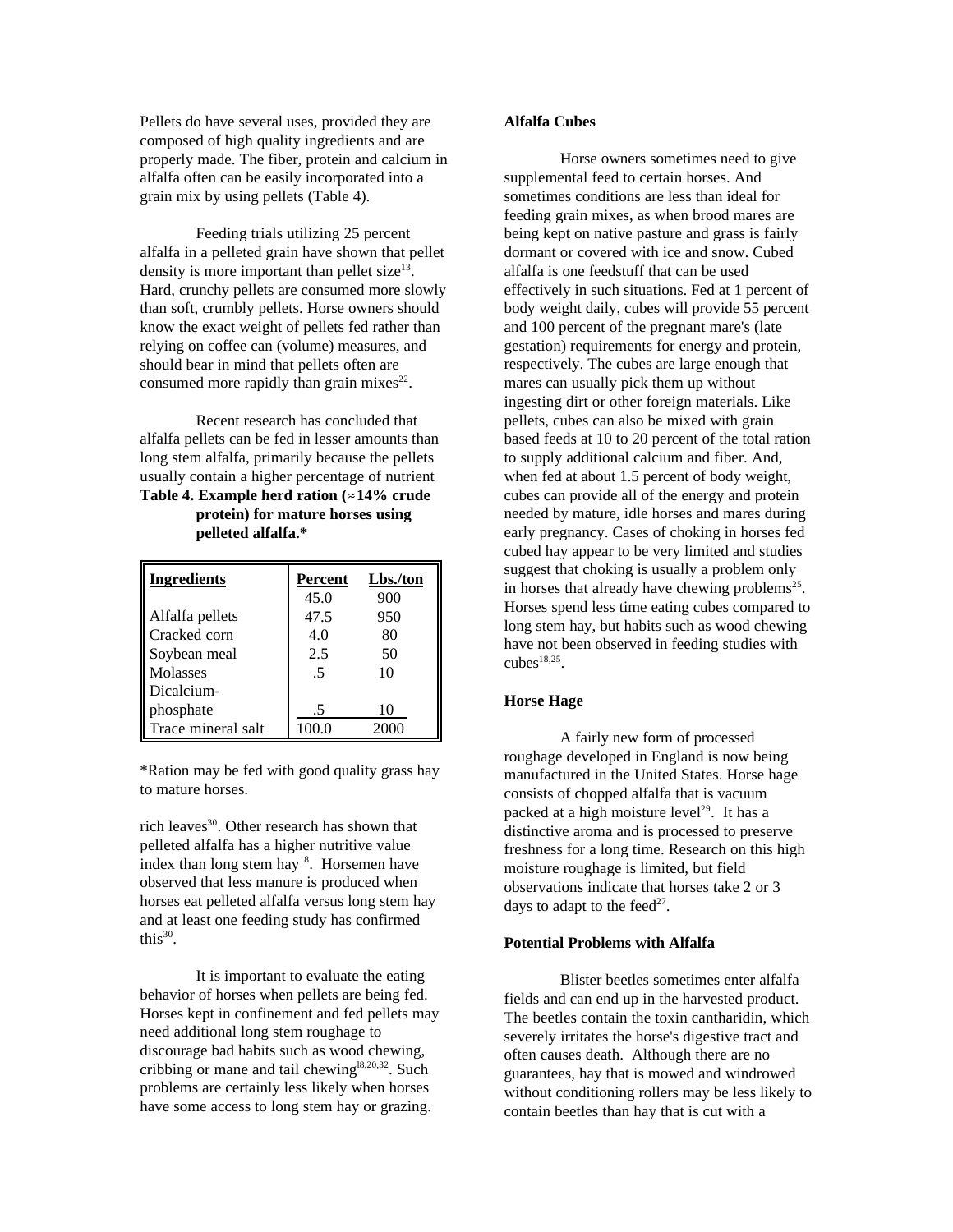self-propelled mower conditioner<sup>3</sup>. Furthermore, inspections of hay fields in the Midwest indicate that second, third and fourth cuttings are more apt to contain striped beetles than other cuttings<sup>3</sup>. Many hay producers are now aware of the potential for blister beetle contamination and try to harvest alfalfa with the horse owner in mind. Horse owners should talk with alfalfa producers and suppliers to learn the details of harvest date, method of harvest and other factors.

#### **Other Legumes**

Other legume hays used in horse feeding are red clover, birdsfoot trefoil and lespedeza<sup>29</sup>. Sun-cured red clover hay is intermediate in protein content compared to grasses and alfalfa, and contains about the same energy as many grasses. It is very similar to alfalfa in both its level and ratio of calcium and phosphorus. Red clover hay often appears somewhat stemmy and does not possess the bright green color of other legumes. Limited studies indicate that horses are less susceptible than other livestock to problems such as slobbering caused by consuming clover. However, horses can be affected by dicoumarin, which is present in moldy or improperly cured sweet clover.

Birdsfoot trefoil is similar in protein content but higher in energy content than clover. It is often less stemmy than red clover $2^{1,29}$ .

Lespedeza grows well in certain areas of the U.S. and can be used as a source of roughage. It often contains less protein and energy than alfalfa, red clover or other legumes, but is somewhat comparable to alfalfa in calcium and phosphorus content.

With any legume roughage, horse owners should always monitor eating behavior and other signs on a regular basis. Since most legumes are higher in energy and protein than grasses, it is not uncommon to see slight differences in water consumption, feed intake, urination and defecation. Sometimes the feces will be looser and greener when horses eat legumes, especially when the roughage is first introduced. Therefore, it is always a safe management practice to introduce new feedstuffs gradually over a period of several

days.

#### **Grass Hays**

There are many grass and small grain hays. They vary greatly in nutritive value and palatability, depending on the particular variety, where it is grown and its stage of maturity at harvest. The grass hays generally provide less protein and energy than good quality legumes. The protein content of excellent quality grass hays may be as high as 15 percent, but the average is closer to 8 percent or  $less<sup>35</sup>$ . Because of their fiber content and relatively low nutrient content, grass hays may be safely fed free choice to horses. Grass hays are frequently mixed with legume hays to provide roughage that is very palatable, moderate in nutrient content and safe to feed ad libitum. Grass hays most commonly fed to horses include coastal bermudagrass, timothy, prairiegrass, orchardgrass, smooth bromegrass, Kentucky bluegrass, oat hay, tall fescue and sudangrass, although other varieties may be fed. Regardless of the variety, good quality grass hay should be leafy, soft and pliable to the touch, have no or comparatively few seed heads and be free of mold, dust and weeds<sup>29</sup>.

#### **Bermudagrass**

Bermudagrass is very popular in the southern United States. Coastal bermudagrass is more often grown for hay because it grows taller than common bermuda, which is generally too short for good hay yields. The nutrient content of bermudagrass is almost the same as that of early bloom timothy (Table 5). Horses that are being shipped to different regions of the country are often given bermuda as a substitute for timothy because of the similarities. The protein in both is higher than in typical cereal grain hays such as oats or barley (Table 5).

Bermudagrass is sometimes blamed for impaction colic in horses<sup>8</sup>; however, fertilized bermudagrass hay baled at 3- to 4-week intervals is usually high in protein and easily digestible. Because a large number of horses are fed bermudagrass, many may receive hay that is overly mature. Coastal bermudagrass hay intended for horses should be cut at a 15-inch height for the first cutting and every 21 to 28 days thereafter for subsequent cuttings. Research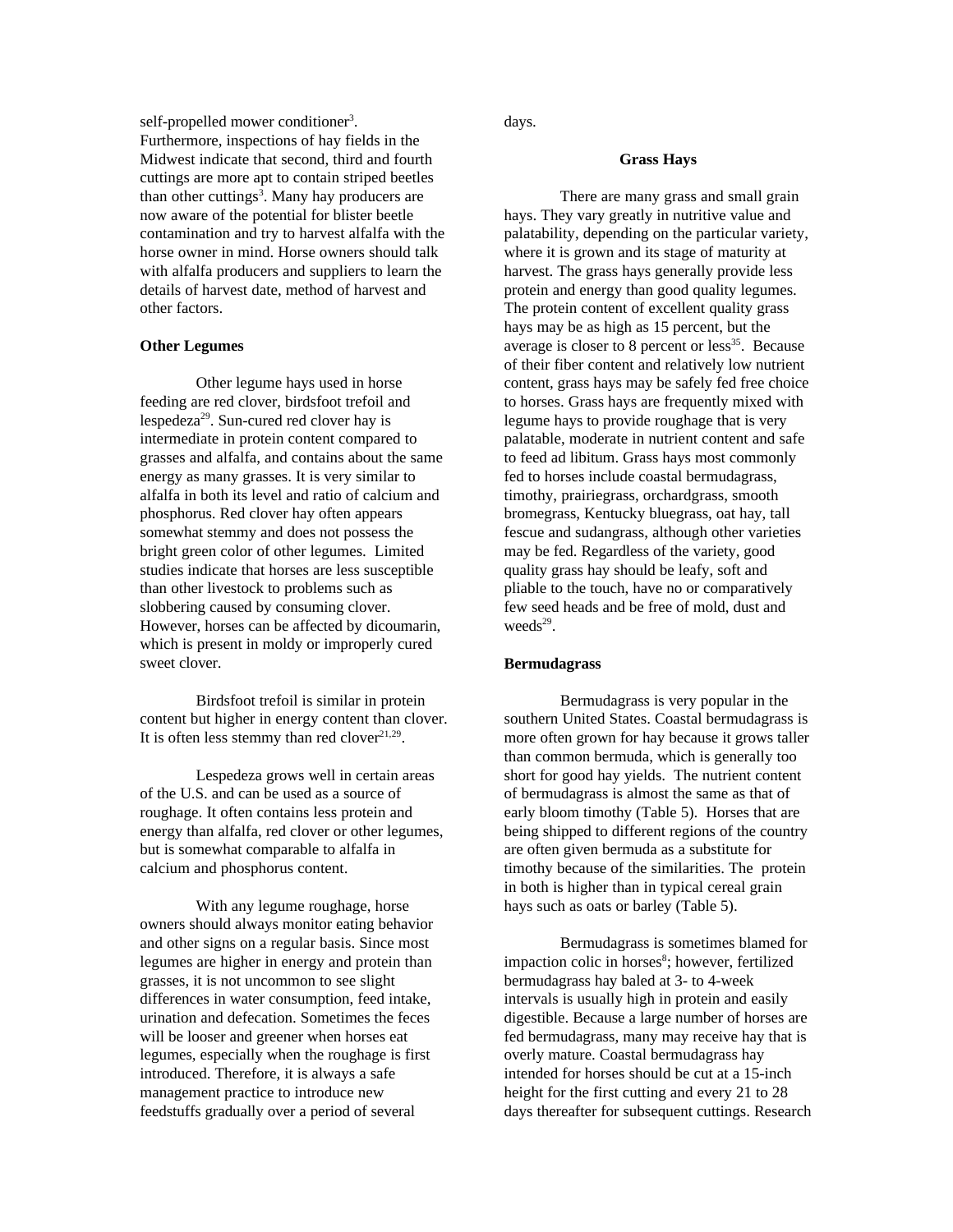with horses has shown that good quality bermudagrass hay is actually more digestible than average quality alfalfa hay<sup>16</sup>.

### **Timothy**

The best quality timothy hay is normally grown in the northern part of the country. Relative to other grass hays timothy has an average nutrient content (Table 5), but it tends to remain free from dust and mold . Timothy is highest in nutrient content and palatability when cut in the pre-bloom or early-bloom stages, and is frequently grown with a legume to increase the total nutrient value of the harvested roughage<sup>35</sup>.

|                            | CP(%) | $DE$ (mcal./lb.) | Ca (%) | P(%) |
|----------------------------|-------|------------------|--------|------|
| Bahiagrass                 |       |                  |        |      |
| sun-cured, late vegetative | 8.9   | .77              | .25    | .19  |
| Coastal bermudagrass       |       |                  |        |      |
| 15-28 days                 | 10.6  | .87              | .35    | .24  |
| 29-42 days                 | 10.9  | .89              | .30    | .19  |
| 43-56 days                 | 7.3   | .79              | .24    | .17  |
| Kentucky bluegrass         |       |                  |        |      |
| full-bloom                 | 8.2   | .72              | .24    | .25  |
| Smooth bromegrass          |       |                  |        |      |
| mid-bloom                  | 12.6  | .85              | .25    | .25  |
| mature                     | 5.6   | .71              | .24    | .20  |
| Kentucky fescue            |       |                  |        |      |
| full-bloom                 | 11.8  | .86              | .40    | .29  |
| mature                     | 9.8   | .80              | .37    | .27  |
| Oat hay                    | 8.6   | .79              | .29    | .23  |
| Orchardgrass               |       |                  |        |      |
| early-bloom                | 11.4  | .88              | .24    | .30  |
| late-bloom                 | 7.6   | .78              | .24    | .27  |
| Italian ryegrass           |       |                  |        |      |
| late vegetative            | 8.8   | .71              | .53    | .29  |
| Sorghum, johnsongrass      |       |                  |        |      |
| hay                        | 6.7   | .68              | .80    | .27  |

**Table 5. Nutrient content of some varieties of grass hays (as fed basis).\***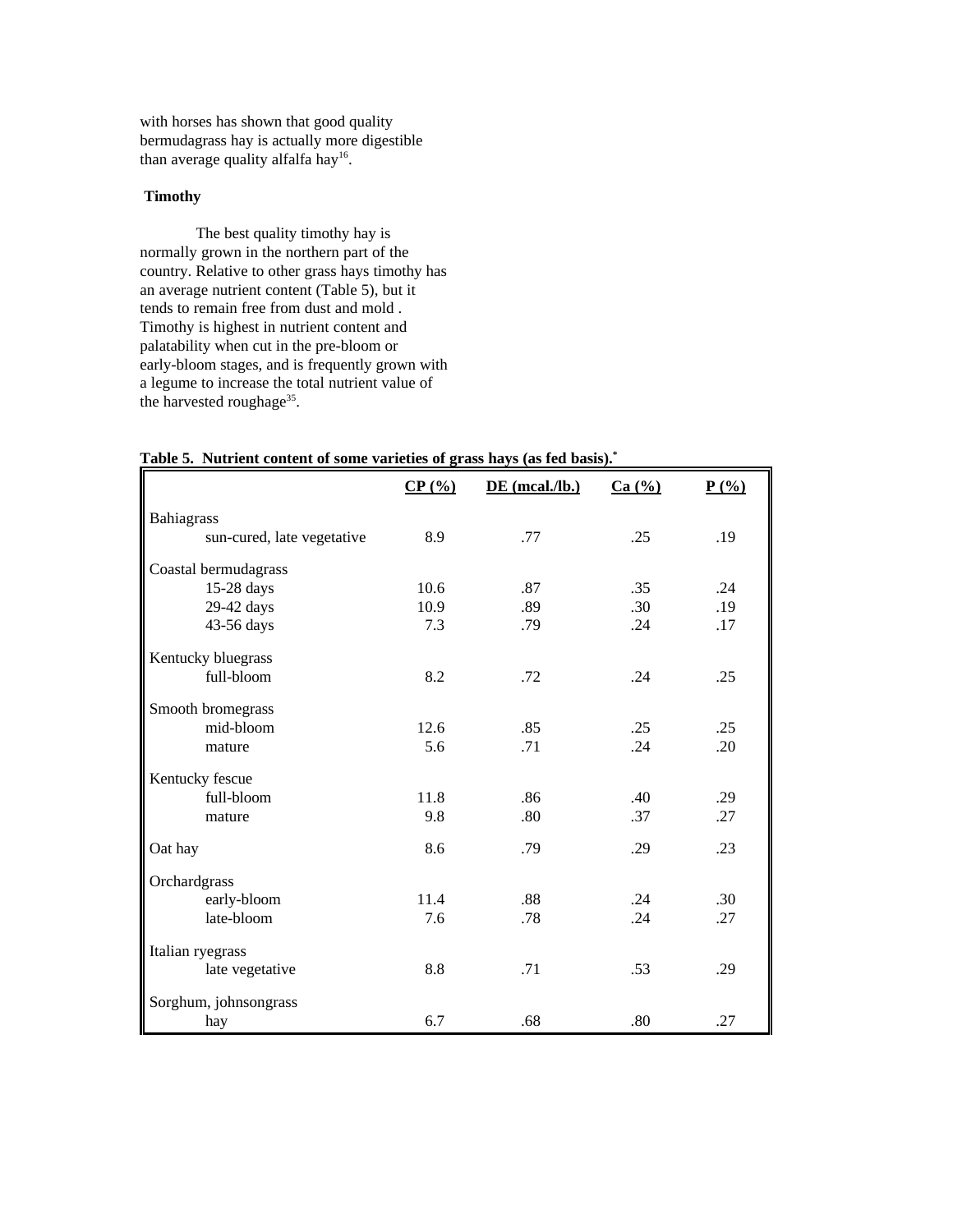| Timothy     |     |     |     |     |
|-------------|-----|-----|-----|-----|
| early-bloom | 9.6 | .83 | 45. | .25 |
| mid-bloom   | 8.6 | .80 | .43 | .20 |
| late-bloom  | 6.9 | .72 | .34 | .13 |
| Wheat hay   | 77  | .76 |     | .18 |

\* NRC 1989

### **Sorghum**

Sudangrass, johnsongrass and sorghum/sudan hybrids are all members of the sorghum family. Johnsongrass is a tall, rank growing grass often regarded as a weed<sup>7</sup>. Johnsongrass hay has more calcium (Table 5) than most other non-legume hays, but has little protein and is often coarse and largely unpalatable. Sudangrass hay is similar to johnsongrass hay in many respects and, if cut too early, may contain toxic levels of prussic acid. Some newer varieties have low levels of prussic acid, but these hays probably should be tested before feeding<sup>7</sup>. A recent report indicates that sudangrass hay and sorghum/sudan hybrids may cause the urinary tract inflammation known as cystitis in horses. Careful management and harvesting are necessary to avoid these problems.

#### **Fescue**

This grass is grown extensively in the Midwestern and southeastern United States. Fescue hay has the reputation of being fairly unpalatable to horses, regardless of the stage at which it is harvested. Endophyte-infected fescue can pose serious reproductive problems for brood mares, including prolonged gestations, abortions, thickened placentas and agalactia (no milk) $^{2,8}$ . Therefore, it is commonly recommended that mares not be given fescue hay or allowed to graze fescue during the last 90 days of pregnancy or during lactation. Fescue can be tested to determine whether or not the fungus is present, and endophyte-free seed is available for reseeding new stands.

### **Bromegrass**

Smooth bromegrass is the most common type of bromegrass fed to horses. This grass grows extensively in the Great Plains but does not do well in the southern U.S. It is best

when harvested in the mid-bloom stage. Bromegrass is highly palatable and can have a feeding value comparable to bermudagrass. Consequently, it is a reasonably desirable choice of roughage<sup>2</sup>.

### **Kentucky bluegrass**

Popular in mideastern states, particularly Kentucky, bluegrass can provide good quality roughage. Bluegrass hay that is cut prior to heading out can have a protein content similar to that of good quality alfalfa. However, because of its low yield potential, it is often not harvested until it is quite mature, resulting in a much lower feeding value<sup>2,8</sup>.

### **Prairiegrass**

Prairie hays, used mainly in the mid and western United States, are a mixture of wild, native grasses. When these grasses are cut in the early stages of growth, they can provide protein in the range of 6 to 8 percent. However, the quality is variable because of the many different types of grasses that comprise prairiegrass hay<sup>35</sup>.

#### **Orchardgrass**

Produced in many areas of the country, orchardgrass can be of fairly good quality if cut in the early bloom stage. If cut later it can be unpalatable and of little nutritive value. Good quality orchardgrass hay will average about 9 percent crude protein<sup>2</sup>.

#### **Kleingrass**

Kleingrass has become popular in the Gulf Coast area and is the third most widely grown forage on improved pastures in Texas<sup>36</sup>. While cattle grazing kleingrass have been shown to gain as much or more weight than cattle grazing bermudagrass<sup>6</sup>, horses do not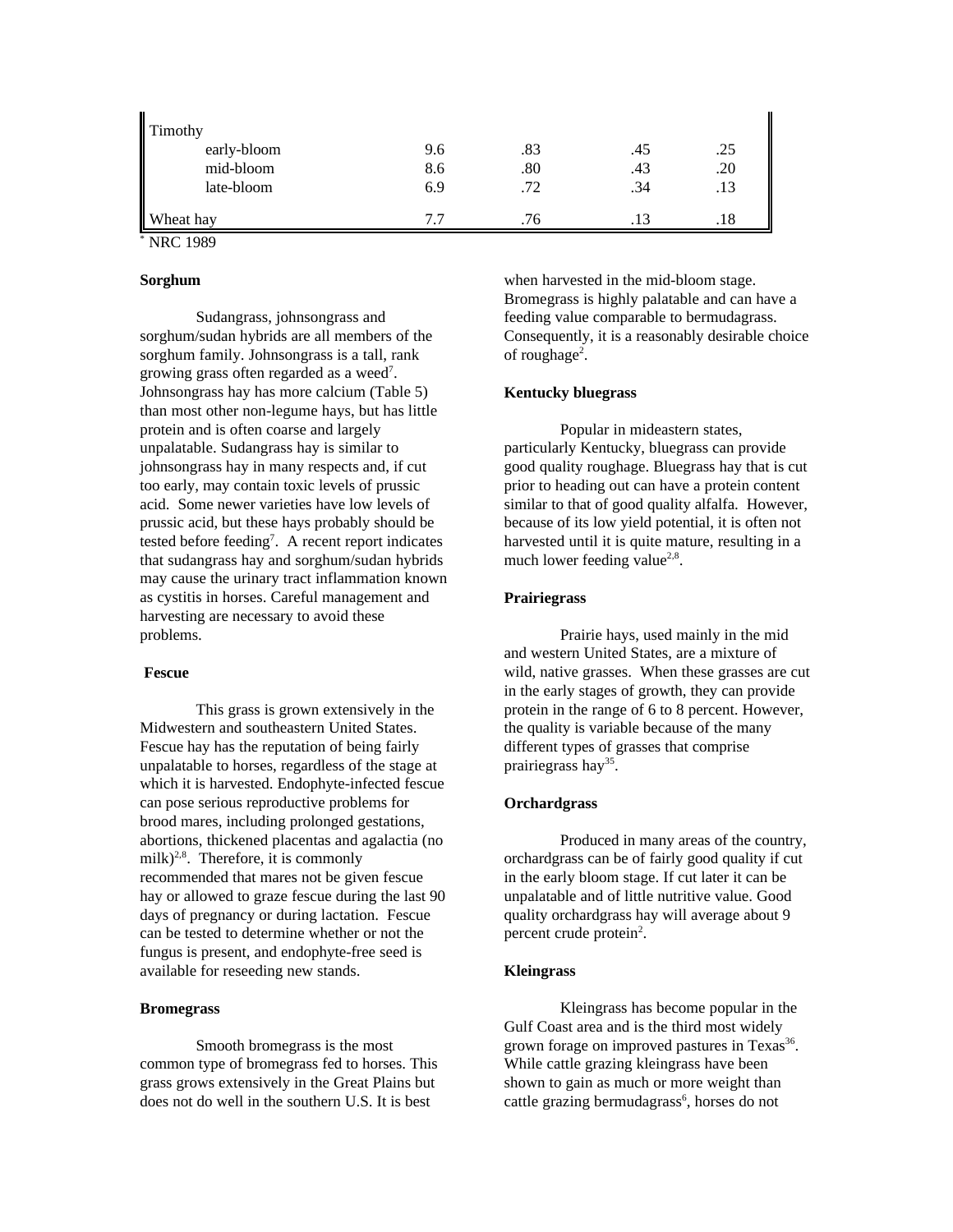appear to perform as well. In one study, horses offered free choice kleingrass hay would consume only 0.29 percent of their body weight, whereas these same horses ate 1.49 percent of their body weight when offered coastal bermudagrass hay<sup>36</sup>. There is some indication of potential liver damage in horses eating kleingrass hay, even when hay quality is  $\text{good}^{12}$ .

### **Bluestem**

This grass variety grows throughout the Central Plains region of the United States. The most common types used for hay are big and little bluestem. Both make highly palatable horse hays of acceptable quality (about 8 percent crude protein), but contain slightly more fiber than comparable quality timothy or bermudagrass<sup>35</sup>.

### **Wheatgrass**

Crested wheatgrass, normally grown for pasture, is used some for hay in the Northern Plains states. Wheatgrass is hardy and, if cut pre-bloom, produces good quality roughage averaging 9 percent crude protein. As this grass matures, its quality and digestibility decrease rapidly and it becomes tough and fibrous<sup>35</sup>.

#### **Bahiagrass**

Bahiagrass is grown widely over much of the southern Coastal Plain, primarily for grass and secondarily for hay<sup>7</sup>. Therefore, hay is often made only from surplus pasture growth, which results in overly mature, poor quality hay. This mature hay also can cause Ergot poisoning<sup>11</sup>. However, good quality bahiagrass hay, cut before heading out, can be somewhat comparable to good coastal bermudagrass hay in feeding value<sup>7</sup>.

#### **Ryegrass**

Ryegrass is commonly planted in the south and southeastern United States to provide winter grazing. Ryegrass pastures have high nutrient value and produce excellent animal gains<sup>2</sup>. Excess pasture growth is sometimes cut for hay. Ryegrass can make good hay (Table 5) if it is allowed sufficient drying time before

baling.

#### **Cereal Grasses**

The cereal grass hays are made from the common cereal grain crops. Oat hay is cut while the crop is still green, usually in the dough stage, and the grain remains part of the hay<sup>7</sup>. When cut at the appropriate stage of maturity oat hay can be a very satisfactory roughage (Table 5). Field observations indicate that horses may prefer small grain hays in the order of oats, barley, wheat and rye<sup>2</sup>. Rye hay, however, is generally considered to be low in palatability and quality.

### **Other Roughage Sources**

Other fiber sources are used in livestock rations, but little information is available about their use in horse diets so it is difficult to make exact recommendations.

### **Straws**

Grain straws (oat, wheat or ryegrass straws) are low in palatability and feeding value for horses. They have a high fiber content and may be used to add bulk to a completely pelleted diet. Although mature ponies have been shown to maintain body weight when fed ryegrass straw as 68 percent of the total diet, it is recommended that straws comprise no more than 10 percent of the diet so that they don't severely reduce the energy content and fiber digestibility of the diet<sup>8</sup>. Research has shown that straw treated with ammonia, sodium hydroxide or acid followed by yeast inoculation is more digestible for horses than untreated straw<sup>24</sup>.

#### **Hulls**

Both oat hulls and rice hulls are very poor quality feeds but may be used to add bulk to a completely pelleted horse diet. As with straws, hulls should be limited to 10 percent of the diet and only high quality hulls that are free from dust, mold and foreign materials should be used<sup>8</sup>. Sunflower hulls have a negative feeding value for horses but will provide bulk and satisfy the appetite<sup>26</sup>. Research has shown that weanlings fed a diet of 50 percent soybean hulls and 50 percent concentrate gained as much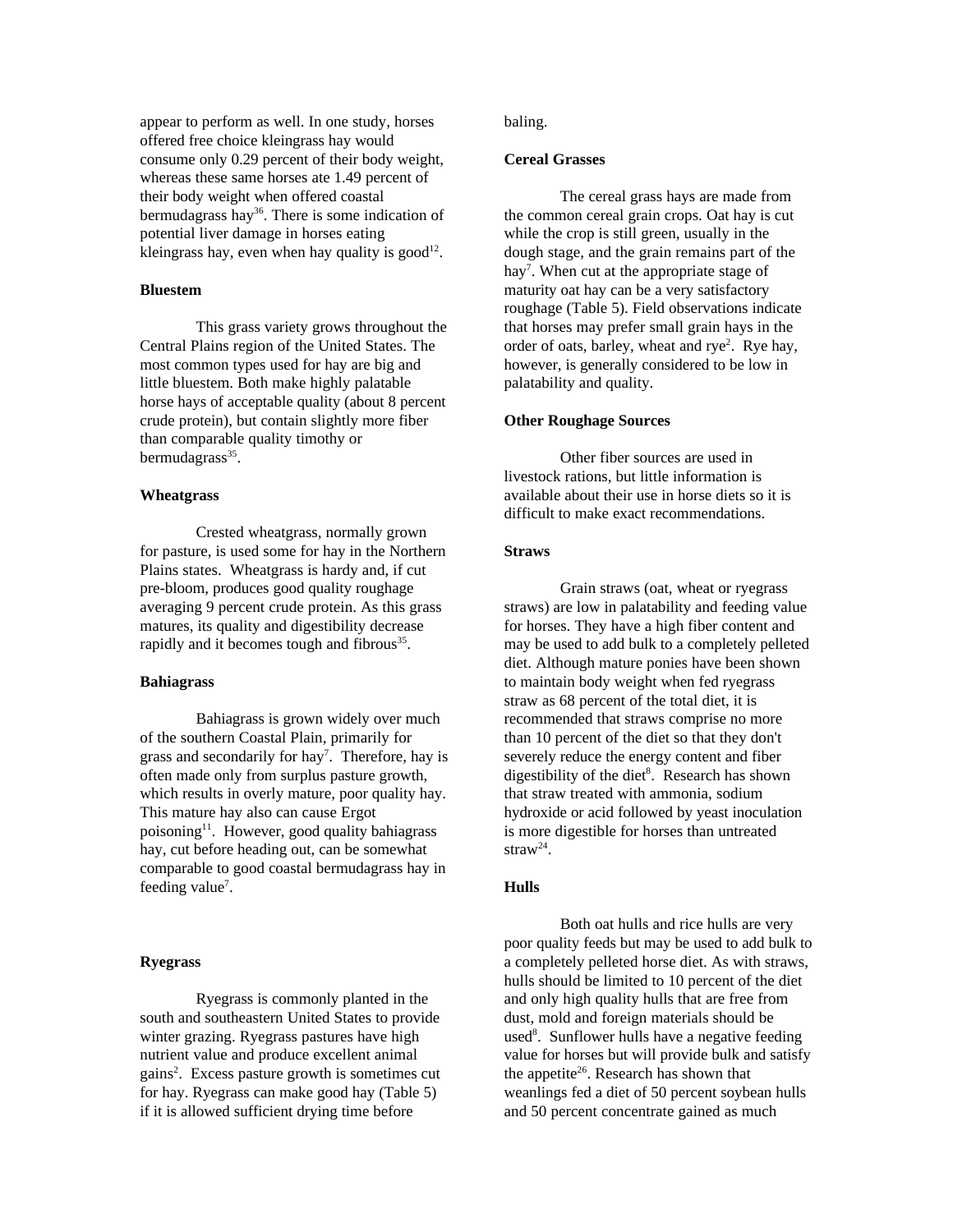weight as weanlings fed 50 percent alfalfa and 50 percent concentrate<sup>26</sup>. Cottonseed hulls have relatively little nutritive value for horses but may be used to add fiber or bulk to the diet<sup>8</sup>. Peanut hulls are easily contaminated by aflatoxin and are, therefore, rarely fed to horses. But if they are free of aflatoxin and dust they can be used as a fiber source in the diet.

### **Corn plants**

Whole corn plants can be pelleted and fed to horses for an energy source, but supplemental protein, vitamins and minerals may be needed<sup>26</sup>. Without added protein, horses fed whole corn plants will have a reduced appetite and will practice coprophagy (eating of feces)<sup>8,29</sup>. Ground corn cobs contain 50 to 70 percent as much digestible energy as the average grass hay and can be used as a source of fiber and bulk.

#### **Summary**

Careful roughage selection is a critical component of a successful feeding program for horses, and owners have a variety of roughages to choose from. In deciding whether to use a legume, a grass or a mixture of both several factors must be considered. These include the availability, cost and quality of roughages, the method by which they will be handled and hauled, the storage capacity available, the nutrient requirements of horses and the type of concentrate or grain mix being fed. In addition, horsemen should be aware of the potential health hazards related to some roughages (Table 6).

By taking the time to carefully select top quality roughage and continually monitor horses consumption patterns, owners can be sure their horses are receiving the best possible diets.

| Table 6. Forage-related disorders and poisonous plants. |  |  |  |
|---------------------------------------------------------|--|--|--|
|---------------------------------------------------------|--|--|--|

|        | <b>FORAGE-RELATED DISORDERS</b> |                 |                                                                      |  |
|--------|---------------------------------|-----------------|----------------------------------------------------------------------|--|
| Forage | <b>Agent or compound</b>        | <b>Cause</b>    | <b>Manifestation</b>                                                 |  |
| Fescue | endophyte fungus                | present in seed | thickened placenta,<br>prolonged gestation,<br>foal death, agalactia |  |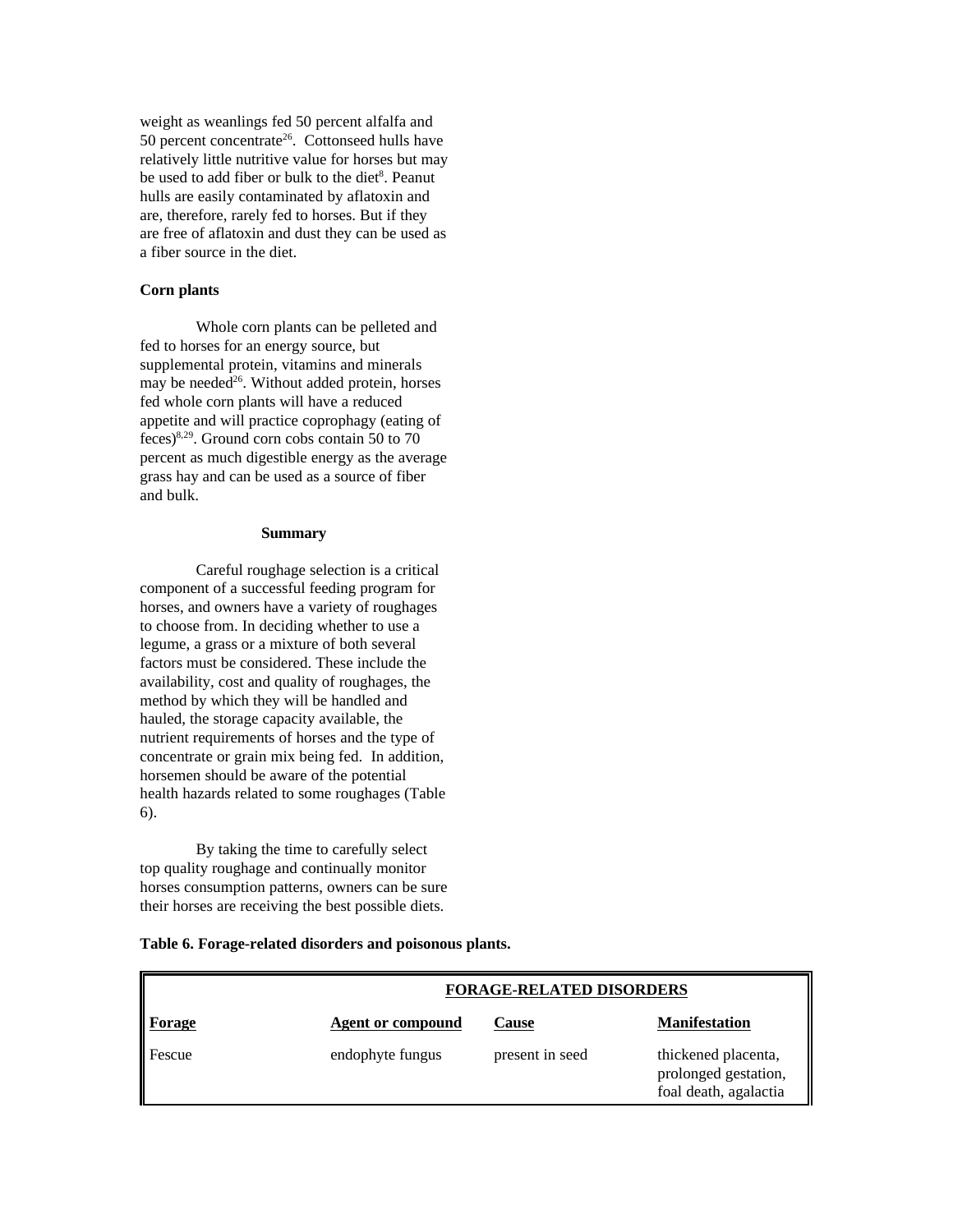| Kleingrass                                    | unknown                           | photosensitization                                     | liver damage                                                     |
|-----------------------------------------------|-----------------------------------|--------------------------------------------------------|------------------------------------------------------------------|
| Alfalfa                                       | cantharidin                       | blister beetle                                         | digestive tract<br>damage, death                                 |
| <b>Sweet Clover</b>                           | dicoumarin                        | improper curing of<br>hay                              | reduced palatability,<br>reduced intake,<br>reduced performance  |
| <b>Foxtail Millet</b>                         | alkaloids                         | unknown                                                | kidney and joint<br>disorders                                    |
| Lespedeza                                     | tannins                           |                                                        | reduced digestibility,<br>reduced intake,<br>reduced performance |
| Sorghums, sudans,<br>sorghum/sudan<br>hybrids | glycoside-prussic acid            | hard frost, fast growth<br>after drought               | rapid breathing,<br>suffocation                                  |
|                                               | nitrates                          | heavy nitrogen<br>fertilization followed<br>by drought | labored breathing,<br>staggering, muscle<br>spasms, death        |
|                                               |                                   | <b>SOME POISONOUS PLANTS</b>                           |                                                                  |
|                                               | Ornamental shrubs<br>Night shades | <b>Black locust</b><br>Braken fern                     | Perilla mint<br>Pokeweed                                         |
|                                               | Locoweed                          | Castorbean                                             | jimsonweed                                                       |
|                                               | Pearine                           | Oleander                                               | Horsechestnut                                                    |

#### **References**

- 1. Aiken, G.E., G.D. Potter, B.E. Conrad and J.W. Evans. 1987. "Voluntary intake and digestion of coastal bermudagrass hay in yearling and mature horses." In: Proceedings of the 10th Equine Nutrition and Physiology Society. pp. 73-76.
- 2. Ball, D.M., C.S. Hoveland and G.D. Lacefield. 1991. "Southern Forages." Potash and Phosphate Institute and Foundation for Agronomic Research. Norcross, Georgia.
- 3. Bauernfeind, R.J., R.A. Higgins, S.L. Blodgett and L.D. Breeden. 1990. "Blister beetles in alfalfa." MF959. Kansas Cooperative Extension Service.
- 4. Burton, J.H., D.J. Price and J. Aspinal. 1983. "The ability of feed flavors to mask anthelmintic drugs in horse diets." In:

Proceedings of the 8th Equine Nutrition and Physiology Society. pp. 27-32.

- 5. Carroll, C.L. and P.J. Huntington. 1988. "Body condition scoring and weight estimation of horses." Equine Veterinary Journal. 20:41-45.
- 6. Conrad, B.E. 1976. "Forages and animal production systems for south Texas." No. RM-GC. Texas Agricultural Experiment Station.
- 7. Cullison, A. 1975. Feeds and Feeding. Reston, Virginia: Reston Publishing Co., Inc.
- 8. Cunha,J.J. 1991. Horse Feeding and Nutrition. 2nd Edition. San Diego: Academic Press, Inc.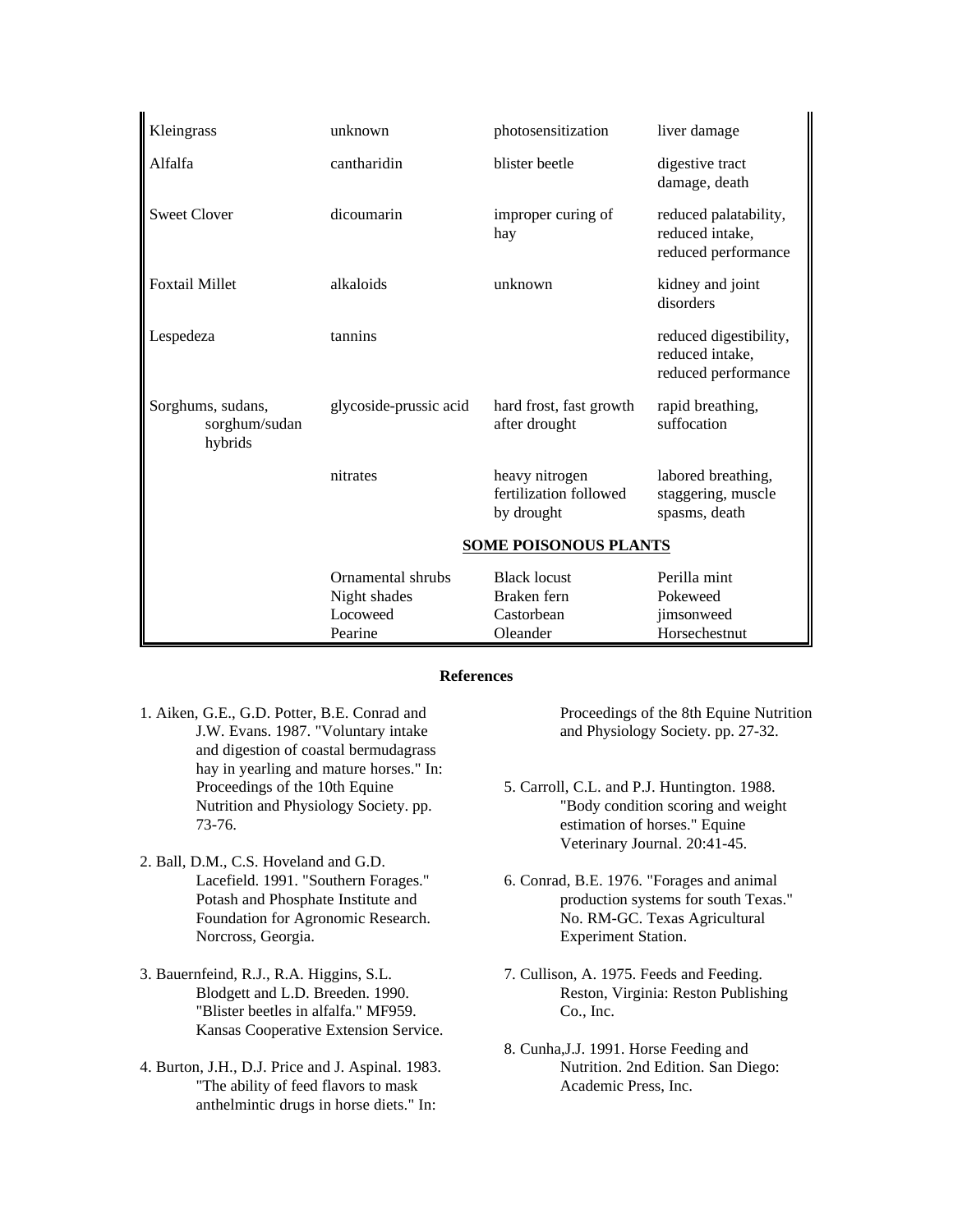- 9. Cymbaluk, N.F.and D.A. Christensen. 1986. "Nutrient utilization of pelleted and unpelleted forages by ponies." Canadian Journal of Animal Science. 66:237.
- 10. Darlington, J.M. and T.V. Hershberger. 1968. "Effect of maturity on digestibility, intake and nutri; tive value of alfalfa, timothy and orchardgrass by equines." Journal of Animal Science. 27:1572.
- 11. Dorsett, D.J. 1986. "Forage species for Texas." L-2205. Texas Agricultural Extension Service.
- 12. Dorsett, D.J. and D. D. Householder. 1986. "Horse pastures for Texas." B-1542. Texas Agricultural Extension Service.
- 13. Freeman, D.W., D.L. Wall and D.R. Topliff. 1990. "Intake response of horses consuming a concentrate varying in pellet size." The Professional Animal Scientist. Vol. 6, No. 3. pp. 10-12.
- 14. Freeman, D.W. and L. Rommann. 1989. "Use of forages for horses." No. 3980. Oklahoma Cooperative Extension Service.
- 15. Fonnesbeck, P.V., R.K. Lydman, G.W. VanderNoot and L.D. Symons. 1967. "Digestibility of the proximate nutrients of forage by horses." Journal of Animal Science. 26:1039.
- 16. Gibbs, P.G ., G.D. Potter, G.T. Schelling, J.L. Kreider and C.L. Boyd. 1988. "Digestion of hay protein in different segments of the equine digestive tract." Journal of Animal Science. 66:400-406.
- 17. Gibbs, P.G. 1990. "A Texas Grain Sorghum Producers' Association Survey of Horse Owner Feeding Practices." College Station, Texas.
- 18. Haenlein, C.F., R.D. Holdren and Y.M.Yoon. 1966. "Comparative response of horses and sheep to

different physical forms of alfalfa hay." Journal of Animal Science. 25:740.

- 19. Harbers, L.H. and W.H. Smith. 1981. "Digestibility of three grass hays by the horse and scanning electron microscopy of undigested leaf remnants." Journal of Animal Science. 53:1671.
- 20. Hintz, H.F. and R.G. Loy. 1966. "Effects of pelleting on the nutritive value of horse rations." Journal of Animal Science. 25:1059.
- 21. Hintz, H.F. 1983. Horse Nutrition-A Practical Guide. New York: Arco Publishing.
- 22. Hintz, H.F., J. Scott, L.V. Soderholm and J. Williams. 1985. "Extruded feeds for horses." In: Proceedings of the 9th Equine Nutrition and Physiology Society. pp. 174-176.
- 23. Horne, C.W. et al. 1989. "Mycotoxins in feed and food-producing crops." B-1279. Texas Agricultural Extension Service.
- 24. Israilides, C.J., A.W. Anderson and D.W. Holtar. 1981. "Microbial enhancement of acid treated and fermented ryegrass straw for ponies." In: Proceedings of the 7th Equine Nutrition and Physiology Society. pp. 10-12.
- 25. Jackson, S.A., V.A. Rich, S.L. Ralston and E.W. Anderson. 1985. "Feeding behavior and feed efficiency of horses as affected by feeding frequency and physical form of hay." In: Proceedings of the 9th Equine Nutrition and Physiology Society. pp. 78-83.
- 26. Jordon, R.M. and G. Kosmo. 1979. "Relative value of sunflower hulls, pelleted corn plant and soybean hulls for ponies." In: Proceedings of the 6th Equine Nutrition and Physiology Society. pp. 77-83.

27. Masters,D. 1991. (personal communication)